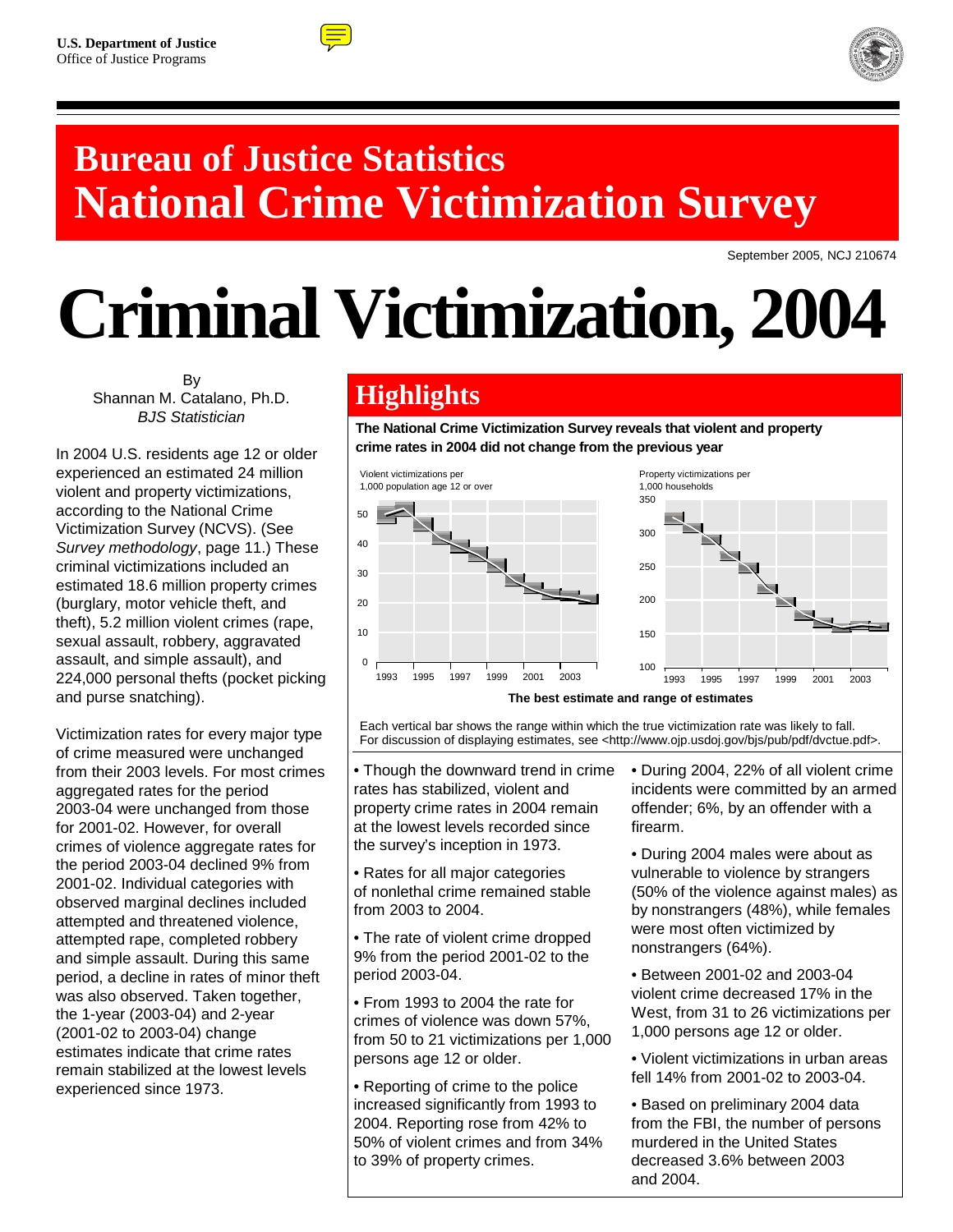Between 1993 and 2004 the violent crime rate decreased 57% from 50 to 21 victimizations per 1,000 persons age 12 or older. Property crime declined 50% from 319 to 161 per 1,000 households.

In 2004, according to victims, 50% of violent crimes and 39% of property crimes were reported to the police. The proportions of crime reported to the police has increased since 1993, when victims indicated that 43% of the violent crimes and 34% of the property crimes had been reported.

# **Criminal victimization, 2003-04**

The NCVS collects data on nonfatal crimes against persons age 12 or older, reported and not reported to the police, from a nationally representative sample of U.S. households. Information on homicide is obtained from the Uniform Crime Reporting (UCR) program of the FBI.

# *Crimes measured by the NCVS*

Violent crimes refer to rape/sexual assault, robbery, aggravated assault, and simple assault taken as a whole.

Property crimes refer to household burglary, motor vehicle theft, and theft considered together.

The violent and property crime rates remained stable, 2003-04, as did rates for individual types of crime.

# **Murder/nonnegligent manslaughter**

Based on preliminary 2004 data from the FBI, the number of persons murdered in the United States decreased 3.6% between 2003 and

2004. In 2003, 16,500 persons were murdered; the estimate for 2004 is about 15,910 victims of murder. Based on these preliminary data, the homicide rate for 2004, is about 5.4 per 100,000.

Preliminary data suggest that decreases in the number of murders occurred in the Northeast (-3.1%), Midwest (-4.8%), and South (-5.5%).

An increase in the number of murders was measured in the West (+0.4%).

## **Table 1. Criminal victimization, numbers and rates, 2003 and 2004**

|                             | Victimization rate (per 1,000 |            |                          |       |  |  |  |  |
|-----------------------------|-------------------------------|------------|--------------------------|-------|--|--|--|--|
|                             |                               |            | persons age 12 or older  |       |  |  |  |  |
|                             | Number of victimizations      |            | or per 1,000 households) |       |  |  |  |  |
| Type of crime               | 2003                          | 2004       | 2003                     | 2004  |  |  |  |  |
| All crimes                  | 24,212,800                    | 24,061,140 |                          |       |  |  |  |  |
| Violent crimes <sup>a</sup> | 5,401,720                     | 5,182,670  | 22.6                     | 21.4  |  |  |  |  |
| Rape/sexual assault         | 198.850                       | 209.880    | 0.8                      | 0.9   |  |  |  |  |
| Robbery                     | 596,130                       | 501,820    | 2.5                      | 2.1   |  |  |  |  |
| Assault                     | 4.606.740                     | 4.470.960  | 19.3                     | 18.5  |  |  |  |  |
| Aggravated                  | 1,101,110                     | 1,030,080  | 4.6                      | 4.3   |  |  |  |  |
| Simple                      | 3,505,630                     | 3.440.880  | 14.6                     | 14.2  |  |  |  |  |
| <b>Property crimes</b>      | 18.626.380                    | 18.654.400 | 163.2                    | 161.1 |  |  |  |  |
| Household burglary          | 3,395,620                     | 3,427,690  | 29.8                     | 29.6  |  |  |  |  |
| Motor vehicle theft         | 1,032,470                     | 1,014,770  | 9.0                      | 8.8   |  |  |  |  |
| Theft                       | 14.198.290                    | 14.211.940 | 124.4                    | 122.8 |  |  |  |  |
|                             |                               |            |                          |       |  |  |  |  |

Note: The total population age 12 or older was 239,305,990 in 2003 and 241,703,710 in 2004. The total number of households was 114,136,930 in 2003 and 115,775,570 in 2004. ...Not applicable.

a The NCVS is based on interviews with victims and therefore cannot measure murder. See *Survey methodology,* pages 11 and 12.

# **Murder and victim characteristics, 2003**

In 2003, the year for which the most recent comprehensive data are available, the FBI reported a total of 16,500 murders or nonnegligent manslaughters. The total represents a 1.7% increase from the 16,230 murders recorded in 2002. The FBI defines murder in its annual *Crime in the United States* as the willful (nonnegligent) killing of one human being by another. Not included are deaths caused by negligence, suicide, or accident; justifiable homicides; and attempts to murder or assaults. The FBI's UCR program gathers statistics on murder from over 17,000 city, county, and State law enforcement agencies.

Though the rate and level of homicide change year to year, the relationship between victim characteristics and homicide tends to remain the same. For example, as in previous years, in 2003 —

• Most murder victims were male (78%).

• When the race of the murder victim was known, about half were white (49%), and about half were black (49%). About 3% of murder victims were of another race.

- When information on the victim/offender relationship was available, 78% of the offenders were known to the victim, while 22% were a stranger to the victim.
- Firearms were used in the majority of murders (71%).
- Offenders were most often male (90%), and most often adults (92%).
- Homicide is generally intraracial.
- Arguments were the most often cited circumstance leading to murder (29%).
- Homicides occurred in connection with another felony (such as rape, robbery, or arson) in 16% of incidents.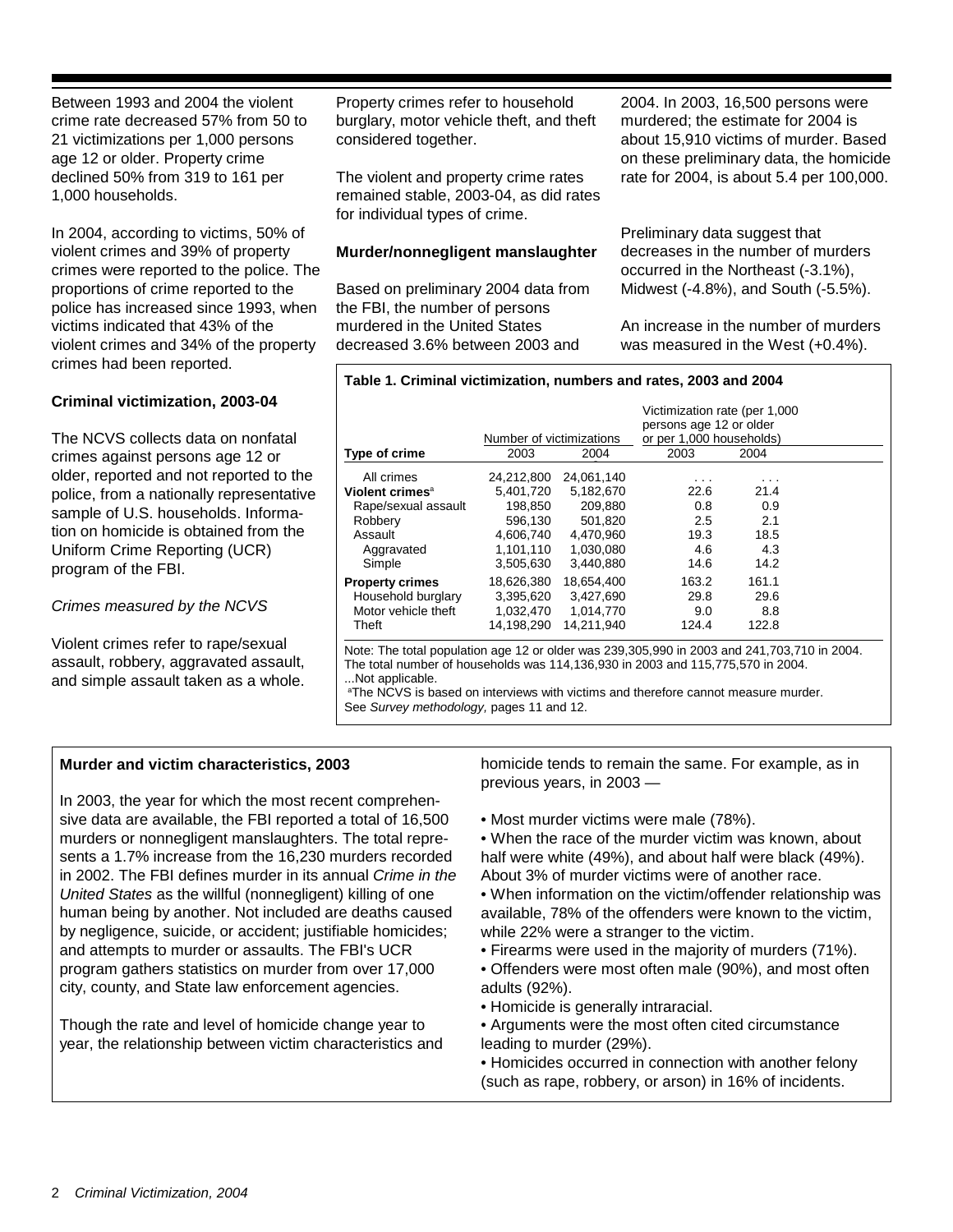# **Criminal victimization, 2001-02 and 2003-04**

Comparing 2-year average annual rates shows that for several categories of crime the average annual rates were significantly lower in 2003-04 than in 2001-02 (text box below and table 2).

# **Estimating change in crime victimization rates**

Since 1995, the NCVS has undergone sample reductions because of the escalating costs of data collection. At the same time, the rate of violence has continued to decline. The combination of the two – fewer survey respondents and less crime – has resulted in a diminished ability to detect statistically significant yearto-year changes in rates.

Comparing 2-year average rates gives the reader a picture of the continuing decline in rates seen over the last few years. For those who rely upon the annual detailed table of victimization counts and per capita rates, those data are located on the BJS website at <www.ojp. usdoj.gov/bjs/abstract/cv04.htm>.

# **Victimization rates as compared to victimization counts**

The analyses in this report incorporate rates per 1,000 persons age 12 or older or per 1,000 households. Using rates rather than counts takes into account the size of the population at risk for victimization. This allows for accurate comparisons of groups of differing sizes as well as changes in populations over time. Ignoring these differences in populations (examining counts alone) can lead to erroneous conclusions about changes in vulnerability.

The average annual overall violent victimization rate declined 9% from 24 to 22 victimizations per 1,000 persons per year, from 2001-02 to 2003-04. During the same time rates of simple assault declined marginally. Overall

property rates remained the same during the 2001-02 to 2003-04 period; however, an 11% decline in minor theft under \$50 was observed over comparable years.

## **Table 2. Criminal victimization, average annual rates, 2001-2002 and 2003-04**

|                               | Average annual victimization rate<br>(per 1,000 persons age 12<br>or older or per 1,000 households) |            |          |                 |                      |
|-------------------------------|-----------------------------------------------------------------------------------------------------|------------|----------|-----------------|----------------------|
|                               | Average annual                                                                                      |            |          |                 | Percent              |
| Type of crime                 | number of victimizations<br>2001-02                                                                 | 2003-04    |          | 2001-02 2003-04 | change <sup>d</sup>  |
|                               |                                                                                                     |            |          |                 |                      |
| All crimes                    | 23,625,870                                                                                          | 24,136,970 | $\cdots$ |                 |                      |
| Personal crimes <sup>a</sup>  | 5,714,500                                                                                           | 5,496,580  | 24.8     | 22.9            | $-7.9%$ <sup>‡</sup> |
| Crimes of violence            | 5,542,620                                                                                           | 5,292,200  | 24.1     | 22.0            | $-8.5*$              |
| Completed violence            | 1,790,690                                                                                           | 1,696,000  | 7.8      | 7.1             | $-9.3$               |
| Attempted/threatened violence | 3,751,930                                                                                           | 3,596,200  | 16.3     | 15.0            | $-8.2^{+}$           |
| Rape/sexual assault           | 247,990                                                                                             | 204,370    | 1.1      | 0.9             | $-21.1$              |
| Rape/attempted rape           | 157,050                                                                                             | 108,950    | 0.7      | 0.5             | $-33.5*$             |
| Rape                          | 87,010                                                                                              | 65,510     | 0.4      | 0.3             | $-27.9$              |
| Attempted rape                | 70,050                                                                                              | 43,440     | 0.3      | 0.2             | $-40.6^{\circ}$      |
| Sexual assault                | 90,940                                                                                              | 95,420     | 0.4      | 0.4             | 0.5                  |
| Robbery                       | 571,590                                                                                             | 548,980    | 2.5      | 2.3             | $-8.0$               |
| Completed/property taken      | 406,280                                                                                             | 338,560    | 1.8      | 1.4             | $-20.2$ <sup>+</sup> |
| With injury                   | 171,860                                                                                             | 135,200    | 0.8      | 0.6             | $-24.6$              |
| Without injury                | 234,420                                                                                             | 203,360    | 1.0      | 0.9             | $-16.9$              |
| Attempted to take property    | 165,310                                                                                             | 210,430    | 0.7      | 0.9             | 21.9                 |
| With injury                   | 55,170                                                                                              | 62,180     | 0.2      | 0.3             | 8.0                  |
| Without injury                | 110,140                                                                                             | 148,250    | 0.5      | 0.6             | 28.9                 |
| Assault                       | 4,723,040                                                                                           | 4,538,850  | 20.5     | 18.9            | $-7.9^{\ddagger}$    |
| Aggravated                    | 1,106,140                                                                                           | 1,065,600  | 4.8      | 4.4             | $-7.7$               |
| With injury                   | 353,900                                                                                             | 369,720    | 1.5      | 1.5             | 0.1                  |
| Threatened with weapon        | 752,240                                                                                             | 695,880    | 3.3      | 2.9             | $-11.4$              |
| Simple                        | 3,616,910                                                                                           | 3,473,260  | 15.7     | 14.4            | $-8.0^{+}$           |
| With minor injury             | 875,760                                                                                             | 833,540    | 3.8      | 3.5             | $-8.8$               |
| Without injury                | 2,741,150                                                                                           | 2,639,720  | 11.9     | 11.0            | $-7.7$               |
| Personal theft <sup>b</sup>   | 171,890                                                                                             | 204,390    | 0.8      | 0.9             | 13.9                 |
| <b>Property crimes</b>        | 17,911,370                                                                                          | 18,640,390 | 162.9    | 162.2           | $-0.5%$              |
| Household burglary            | 3,097,710                                                                                           | 3,411,660  | 28.2     | 29.7            | 5.3                  |
| Completed                     | 2,642,000                                                                                           | 2,859,830  | 24.0     | 24.9            | 3.5                  |
| Forcible entry                | 1,037,130                                                                                           | 1,055,940  | 9.4      | 9.2             | $-2.6$               |
| Unlawful entry without force  | 1,604,870                                                                                           | 1,803,890  | 14.6     | 15.7            | 7.5                  |
| Attempted forcible entry      | 455,710                                                                                             | 551,830    | 4.1      | 4.8             | 15.8                 |
| Motor vehicle theft           | 998,740                                                                                             | 1,023,620  | 9.1      | 8.9             | $-2.0$               |
| Completed                     | 752,370                                                                                             | 771,360    | 6.8      | 6.7             | $-1.9$               |
| Attempted                     | 246,370                                                                                             | 252,270    | 2.2      | 2.2             | $-2.1$               |
| Theft                         | 13,814,920                                                                                          | 14,205,120 | 125.7    | 123.6           | $-1.7$               |
| Completed <sup>c</sup>        | 13,355,980                                                                                          | 13,651,390 | 121.5    | 118.8           | $-2.2$               |
| Less than \$50                | 4,441,160                                                                                           | 4,152,170  | 40.4     | 36.1            | $-10.6*$             |
| \$50-\$249                    | 4,634,320                                                                                           | 4,799,360  | 42.2     | 41.8            | 1.0                  |
| \$250 or more                 | 3,223,110                                                                                           | 3,318,020  | 29.3     | 28.9            | $-1.5$               |
| Attempted                     | 458,940                                                                                             | 553,730    | 4.2      | 4.8             | 15.4                 |

Note: Completed violent crimes include rape, sexual assault, robbery with or without injury, aggravated assault with injury, and simple assault with minor injury. The total population age 12 or older was 229,215,290 in 2001; 231,589,260 in 2002; 239,305,990 in 2003 and 241,703,710 in 2004. The total number of households was 109,568,450 in 2001; 110,323,840 in 2002; 114,136,930 in 2003; and 115,775,570 in 2004.

. . .Not applicable.

\*The difference from 2001-2002 to 2003-04 is significant at the 95%-confidence level.

‡ The difference from 2001-2002 to 2003-04 is significant at the 90%-confidence level.

a The NCVS is based on interviews with victims and therefore cannot measure murder.

<sup>b</sup>Includes pocket picking, purse snatching, and attempted purse snatching.

c Includes thefts with unknown losses.

d Percent change was calculated using unrounded rates.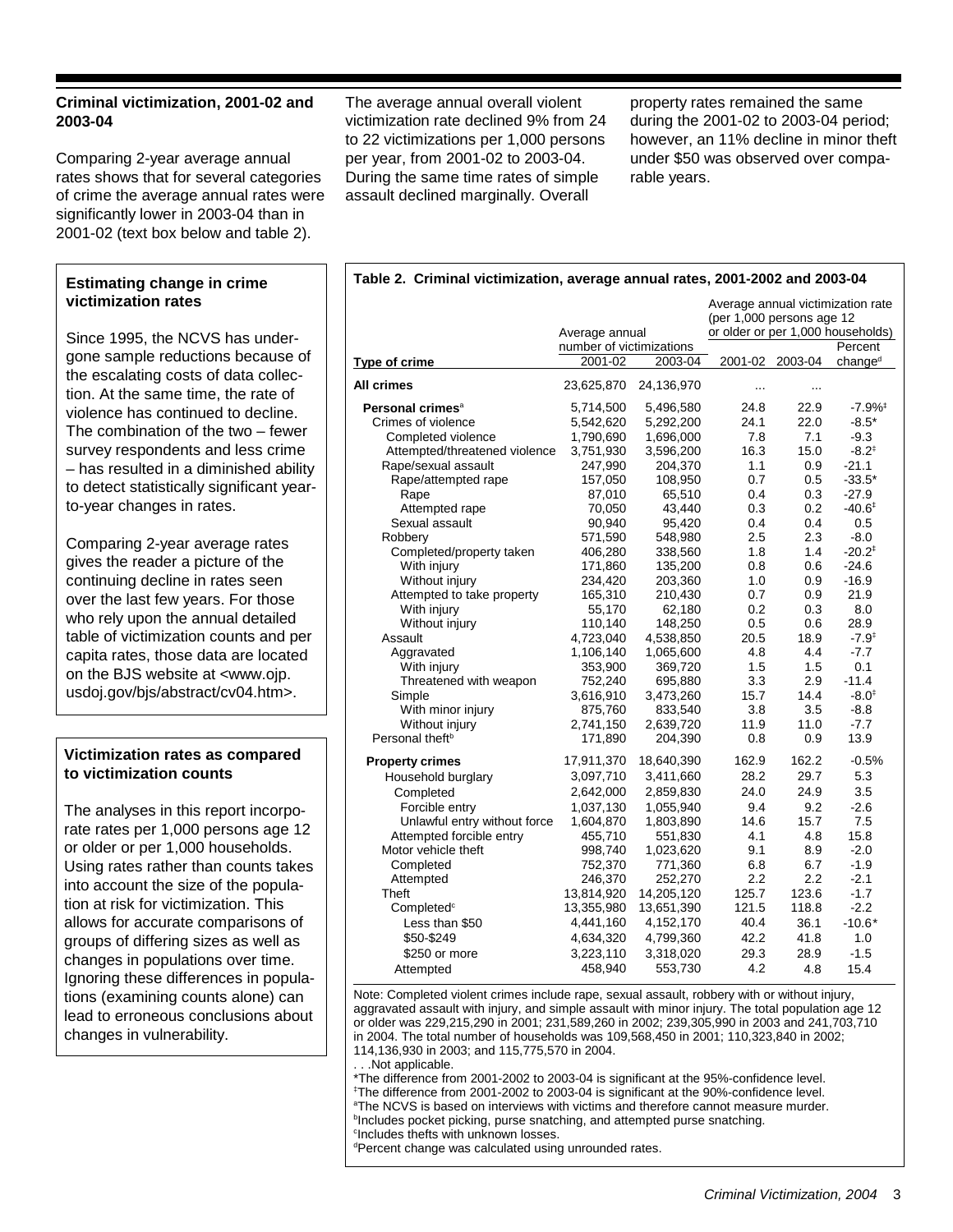# **Characteristics of the crime victim, from 2001-02 to 2003-04**

## *Violent crime*

Violent crime rates for females dropped 15% from 2001-02 to 2003-04: from 22 to 19 victimizations per 1,000 females. Apparent differences in the rates for males were not statistically significant.

|                 | Average annual rate of violent<br>crimes per 1,000 persons |    |                 |  |  |  |  |  |  |
|-----------------|------------------------------------------------------------|----|-----------------|--|--|--|--|--|--|
| age 12 or older |                                                            |    |                 |  |  |  |  |  |  |
|                 | 2001- 2003-                                                |    |                 |  |  |  |  |  |  |
|                 | 02                                                         | 04 | Percent change  |  |  |  |  |  |  |
| Male            | 26.4                                                       |    | $25.7 - 2.6\%$  |  |  |  |  |  |  |
| Female          | 21.9                                                       |    | $18.6 - 15.3^*$ |  |  |  |  |  |  |

The 2001-2002 and 2003-04 difference is significant at the \*95%-confidence level.

Rates of violence against persons who were widowed declined somewhat from 2001-02 to 2003-04: from 7 to 4 victimizations per 1,000 persons age 12 or older.

|                    | Average annual rate of |                          |          |  |  |  |  |  |
|--------------------|------------------------|--------------------------|----------|--|--|--|--|--|
|                    |                        | violent crimes per 1,000 |          |  |  |  |  |  |
|                    |                        | persons age 12 or older  |          |  |  |  |  |  |
|                    | $2001 -$               | 2003-                    | Percent  |  |  |  |  |  |
|                    | 02                     | 04                       | change   |  |  |  |  |  |
| Never married      | 44.0                   | 40.5                     | $-8.0%$  |  |  |  |  |  |
| Married            | 11.0                   | 9.9                      | $-9.4$   |  |  |  |  |  |
| Widowed            | 7.4                    | 3.8                      | $-49.3*$ |  |  |  |  |  |
| Divorced/separated | 36.3                   | 34.0                     | $-6.3$   |  |  |  |  |  |

The 2001-2002 and 2003-04 difference is significant at the \*95%-confidence level.

For persons age 65 years or older, violent crime rates fell significantly from 3 to 2 victimizations per 1,000 persons. There was no significant change for persons of other age categories.

|               | Average annual rate of violent<br>crimes per 1,000 persons |       |                |  |  |  |  |  |  |  |
|---------------|------------------------------------------------------------|-------|----------------|--|--|--|--|--|--|--|
|               | $2001 -$                                                   | 2003- |                |  |  |  |  |  |  |  |
|               | 02                                                         | 04    | Percent change |  |  |  |  |  |  |  |
| 12-15 years   | 49.7                                                       | 50.7  | 1.9%           |  |  |  |  |  |  |  |
| $16-19$ years | 57.0                                                       | 49.4  | $-13.3$        |  |  |  |  |  |  |  |
| $20-24$ years | 46.1                                                       | 43.2  | $-6.3$         |  |  |  |  |  |  |  |
| 25-34 years   | 27.8                                                       | 25.0  | $-9.9$         |  |  |  |  |  |  |  |
| 35-49 years   | 20.5                                                       | 18.2  | $-11.3$        |  |  |  |  |  |  |  |
| 50-64 years   | 10.1                                                       | 10.6  | 5.2            |  |  |  |  |  |  |  |
| $65+$ years   | 3.3                                                        | 2.0   | $-37.6*$       |  |  |  |  |  |  |  |

The 2001-2002 and 2003-04 difference is significant at the \*95%-confidence level.

Significant declines in the rates of violent victimization were observed for persons in households earning between \$15,000 and \$24,999 and \$35,000 and \$49,999. A slight decline in violence was indicated for those in households earning between \$25,000 and \$34,999.

| Average annual rate of |       |                                                     |  |  |  |  |  |  |
|------------------------|-------|-----------------------------------------------------|--|--|--|--|--|--|
|                        |       |                                                     |  |  |  |  |  |  |
|                        |       |                                                     |  |  |  |  |  |  |
| $2001 -$               | 2003- | Percent                                             |  |  |  |  |  |  |
| 02                     | 04    | change                                              |  |  |  |  |  |  |
| 46.0                   | 44.0  | $-4.5%$                                             |  |  |  |  |  |  |
| 34.3                   | 34.8  | 1.7                                                 |  |  |  |  |  |  |
| 30.9                   | 25.3  | $-18.1*$                                            |  |  |  |  |  |  |
| 28.1                   | 23.5  | $-16.3^{\circ}$                                     |  |  |  |  |  |  |
| 25.9                   | 21.5  | $-17.2*$                                            |  |  |  |  |  |  |
| 19.9                   | 22.5  | 13.3                                                |  |  |  |  |  |  |
| 18.8                   | 17.2  | -8.1                                                |  |  |  |  |  |  |
|                        |       | violent crimes per 1,000<br>persons age 12 or older |  |  |  |  |  |  |

The 2001-2002 and 2003-04 difference is significant at the \*95%confidence or I 90%-confidence level.

Between 2001-02 and 2003-04, violent crime decreased 17% in the West, from 31 to 26 victimizations per 1,000 individuals. Rates of violent victimization did not change significantly in the Northeast, Midwest, and South. Significant declines in the rate of violent victimizations were noted for persons residing in urban areas.

|           | Average annual rate of<br>violent crimes per 1,000<br>persons age 12 or older |          |          |  |  |  |  |  |
|-----------|-------------------------------------------------------------------------------|----------|----------|--|--|--|--|--|
|           | $2001 -$                                                                      | $2003 -$ | Percent  |  |  |  |  |  |
|           | 02                                                                            | 04       | change   |  |  |  |  |  |
| Northeast | 19.5                                                                          | 18.5     | $-4.9%$  |  |  |  |  |  |
| Midwest   | 25.1                                                                          | 23.8     | $-5.3$   |  |  |  |  |  |
| South     | 21.7                                                                          | 20.4     | $-6.0$   |  |  |  |  |  |
| West      | 30.8                                                                          | 25.7     | $-16.5*$ |  |  |  |  |  |
| Urban     | 33.2                                                                          | 28.6     | $-13.7*$ |  |  |  |  |  |
| Suburban  | 21.2                                                                          | 19.6     | $-7.4$   |  |  |  |  |  |
| Rural     | 19.3                                                                          | 19.2     | $-0.1$   |  |  |  |  |  |
|           |                                                                               |          |          |  |  |  |  |  |

The 2001-2002 and 2003-04 difference is significant at the \*95%-confidence level.

## *Property crime*

When considered by household income levels, no significant change between 2001-02 and 2003-04 was found in the vulnerability to property crime.

|                   | Average annual rate          |                      |        |  |  |  |  |  |  |
|-------------------|------------------------------|----------------------|--------|--|--|--|--|--|--|
|                   |                              | of property crimes   |        |  |  |  |  |  |  |
|                   |                              | per 1,000 households |        |  |  |  |  |  |  |
|                   | $2001 -$<br>2003-<br>Percent |                      |        |  |  |  |  |  |  |
|                   | 02                           | 04                   | change |  |  |  |  |  |  |
| Less than \$7,500 | 186.6                        | 200.8                | 7.6%   |  |  |  |  |  |  |
| \$7.500-\$14.999  | 174.4                        | 174.5                | 0.1    |  |  |  |  |  |  |
| \$15.000-\$24.999 | 175.8                        | 173.5                | $-1.3$ |  |  |  |  |  |  |
| \$25.000-\$34.999 | 166.2                        | 175.0                | 5.3    |  |  |  |  |  |  |
| \$35.000-\$49.999 | 175.9                        | 176.7                | 0.4    |  |  |  |  |  |  |
| \$50.000-\$74.999 | 168.7                        | 167.5                | $-0.7$ |  |  |  |  |  |  |
| \$75.000 or more  | 174.8                        | 176.4                | 0.9    |  |  |  |  |  |  |
|                   |                              |                      |        |  |  |  |  |  |  |

A marginal decline of 6% in property crimes was measured in the West, from 2001-02 to 2003-04.

Rates of property crime increased somewhat in rural areas, from 125 to 136 victimizations per 1,000 households.

From 2001-02 to 2003-04, average annual property crime rates remained statistically similar for resident renters and homeowners.

|                            | Average annual rate of<br>property crimes per 1,000<br>households |                         |                          |  |  |  |  |  |
|----------------------------|-------------------------------------------------------------------|-------------------------|--------------------------|--|--|--|--|--|
|                            | $2001 -$                                                          | $2003 -$                | Percent                  |  |  |  |  |  |
|                            | 02                                                                | 04                      | change                   |  |  |  |  |  |
| Northeast                  | 120.5                                                             | 114.6                   | $-4.9%$                  |  |  |  |  |  |
| Midwest                    | 164.1                                                             | 164.6                   | 0.3                      |  |  |  |  |  |
| South                      | 152.6                                                             | 159.4                   | 4.4                      |  |  |  |  |  |
| West                       | 218.2                                                             | 205.7                   | $-5.7^{\ddagger}$        |  |  |  |  |  |
| Urban<br>Suburban<br>Rural | 214.0<br>151.0<br>125.1                                           | 215.5<br>144.0<br>135.5 | 0.7<br>-4.6<br>$8.3^{+}$ |  |  |  |  |  |
| Owned<br>Rented            | 141.3<br>208.3                                                    | 143.1<br>203.9          | 1.3<br>$-2.1$            |  |  |  |  |  |

The 2001-2002 and 2003-04 difference is significant at the ‡ 90%-confidence level.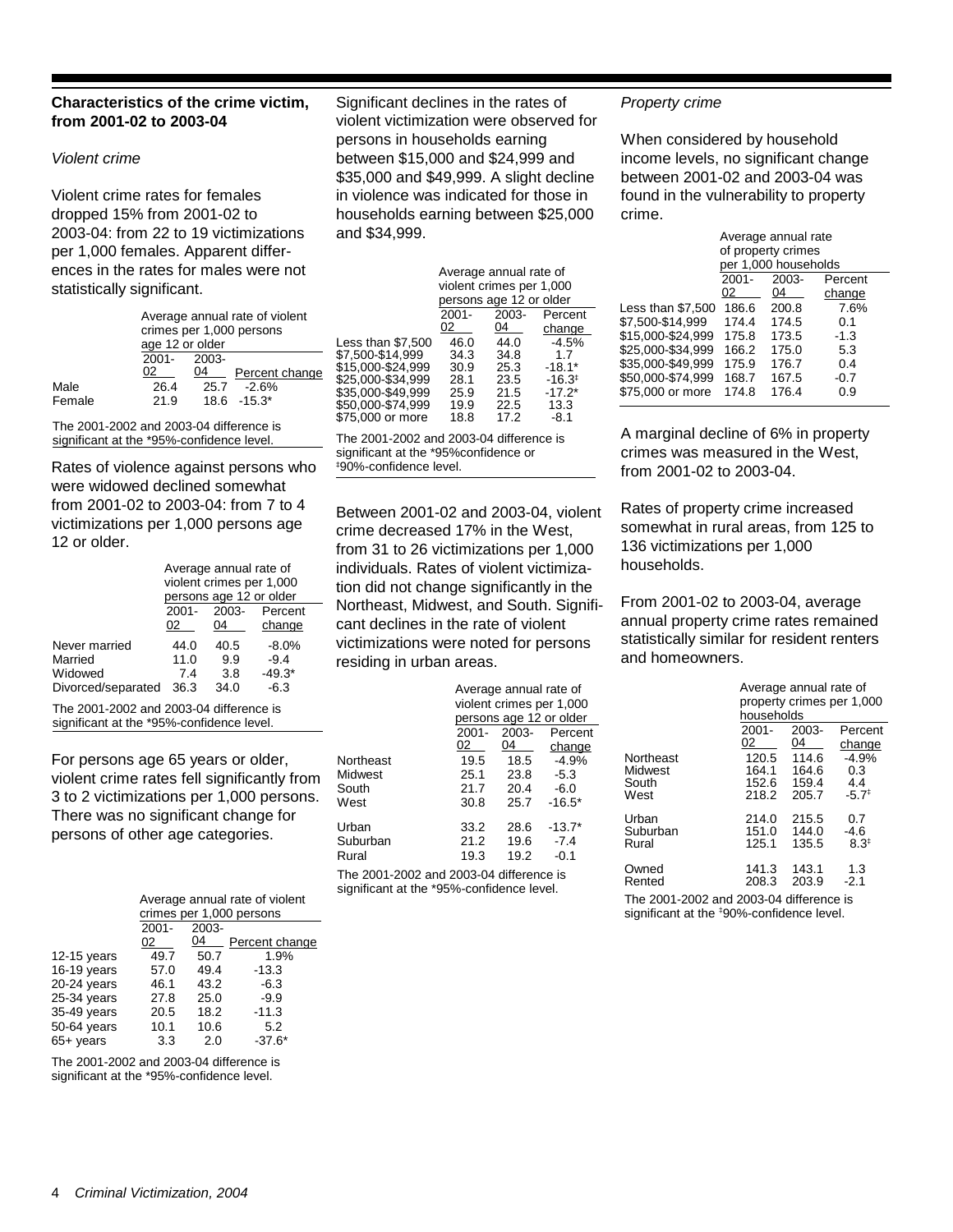#### **Table 3. Rates of criminal victimization and percent change, 1993-2004**

|                               | Victimization rates       |       |                      |  |  |  |
|-------------------------------|---------------------------|-------|----------------------|--|--|--|
|                               | (per 1,000 persons age 12 |       |                      |  |  |  |
|                               | or older or per 1,000     |       |                      |  |  |  |
|                               | households)               |       |                      |  |  |  |
|                               |                           |       | Percent              |  |  |  |
|                               |                           |       | change <sup>a</sup>  |  |  |  |
| Type of crime                 | 1993                      | 2004  | 1993-2004            |  |  |  |
| Personal crimes <sup>b</sup>  | 52.2                      | 22.4  | $-57.1%$             |  |  |  |
| Crimes of violence            | 49.9                      | 21.4  | $-57.1*$             |  |  |  |
| Completed violence            | 15.0                      | 7.2   | $-52.0*$             |  |  |  |
| Attempted/threatened violence | 34.9                      | 14.3  | $-59.0*$             |  |  |  |
| Rape/sexual assault           | 2.5                       | 0.9   | $-64.0*$             |  |  |  |
| Rape/attempted rape           | 1.6                       | 0.4   | $-75.0*$             |  |  |  |
| Rape                          | 1.0                       | 0.2   | $-80.0*$             |  |  |  |
| Attempted rape                | 0.7                       | 0.2   | $-71.4*$             |  |  |  |
| Sexual assault                | 0.8                       | 0.5   | $-37.5^{\circ}$      |  |  |  |
| Robbery                       | 6.0                       | 2.1   | $-65.0*$             |  |  |  |
| Completed robbery             | 3.8                       | 1.2   | $-68.4*$             |  |  |  |
| With injury                   | 1.3                       | 0.5   | $-61.5*$             |  |  |  |
| Without injury                | 2.5                       | 0.8   | -68.0*               |  |  |  |
| Attempted robbery             | 2.2                       | 0.8   | $-63.6*$             |  |  |  |
| With injury                   | 0.4                       | 0.3   | $-25.0$              |  |  |  |
| Without injury                | 1.8                       | 0.5   | $-72.2*$             |  |  |  |
| Assault                       | 41.4                      | 18.5  | $-55.3*$             |  |  |  |
|                               | 12.0                      | 4.3   |                      |  |  |  |
| Aggravated                    | 3.4                       | 1.6   | $-64.2*$<br>$-52.9*$ |  |  |  |
| With injury                   |                           | 2.7   |                      |  |  |  |
| Threatened with weapon        | 8.6                       |       | $-68.6*$             |  |  |  |
| Simple                        | 29.4                      | 14.2  | $-51.7*$             |  |  |  |
| With minor injury             | 6.1                       | 3.7   | $-39.3*$             |  |  |  |
| Without injury                | 23.3                      | 10.5  | $-54.9*$             |  |  |  |
| Personal theft <sup>c</sup>   | 2.3                       | 0.9   | $-60.9*$             |  |  |  |
| <b>Property crimes</b>        | 318.9                     | 161.1 | $-49.5%$ *           |  |  |  |
| Household burglary            | 58.2                      | 29.6  | $-49.1*$             |  |  |  |
| Completed                     | 47.2                      | 25.1  | $-46.8*$             |  |  |  |
| Forcible entry                | 18.1                      | 9.5   | $-47.5*$             |  |  |  |
| Unlawful entry without force  | 29.1                      | 15.7  | $-46.0*$             |  |  |  |
| Attempted forcible entry      | 10.9                      | 4.5   | $-58.7*$             |  |  |  |
| Motor vehicle theft           | 19.0                      | 8.8   | $-53.7*$             |  |  |  |
| Completed                     | 12.4                      | 6.7   | $-46.0*$             |  |  |  |
| Attempted                     | 6.6                       | 2.0   | $-69.7*$             |  |  |  |
| <b>Theft</b>                  | 241.7                     | 122.8 | $-49.2*$             |  |  |  |
| Completed <sup>d</sup>        | 230.1                     | 117.3 | $-49.0*$             |  |  |  |
| Less than \$50                | 98.7                      | 35.5  | $-64.0*$             |  |  |  |
| \$50-\$249                    | 76.1                      | 41.9  | $-44.9*$             |  |  |  |
| \$250 or more                 | 41.6                      | 28.2  | $-32.2*$             |  |  |  |
| Attempted                     | 11.6                      | 5.4   | $-53.4*$             |  |  |  |
|                               |                           |       |                      |  |  |  |

Note: Completed violent crimes include rape, sexual assault, robbery with or without injury, aggravated assault with injury, and simple assault with minor injury. In 1993 the total population age 12 older was 211,524,770; and 241,703,710 in 2004. The total number of households in 1993 was 99,927,410; and 115,775,570 in 2004.

\*The difference between the indicated years is significant at the 95%-confidence level.

‡ The difference between the indicated years is significant at the 90%-confidence level.

<sup>a</sup>Differences between the annual rates shown do not take into account changes that may have occurred during interim years. **<sup>b</sup>The NCVS** is based on interviews with victims and therefore cannot measure murder.

c Includes pocket picking, purse snatching, and attempted purse snatching.

dIncludes theft with unknown losses.

# **Victimization trends, 1993-2004**

The rate of every major violent and property crime measured in the NCVS — rape/sexual assault, robbery, aggravated assault, simple assault, burglary, theft, and motor vehicle theft — fell significantly between 1993-2004 (table 3).

# *Violent crime*

The overall violent crime rate fell 57% from 50 to 21 violent victimizations per 1,000 persons age 12 or older between 1993 and 2004. Other significant declines were measured in the rates of rape/ sexual assault (down 64%), robbery (down 65%), aggravated assault (down 64%), and simple assault (down 52%).

#### *Property crime*

From 1993 through 2004 the rate of overall property crime declined as did the rate for each major type of property crime considered. The household burglary rate fell 49%; the motor vehicle theft rate fell 54%; and the theft rate fell 49%.

Rate per 1,000 persons age 12 or older



Rate per 1,000 households



Note: Data collected before the NCVS redesign was implemented during 1992 (the lightly shaded areas) have been made comparable to the postredesign NCVS. Those data were re-estimated to account for the effects of the redesign. Rape does not include sexual assault for this trend analysis.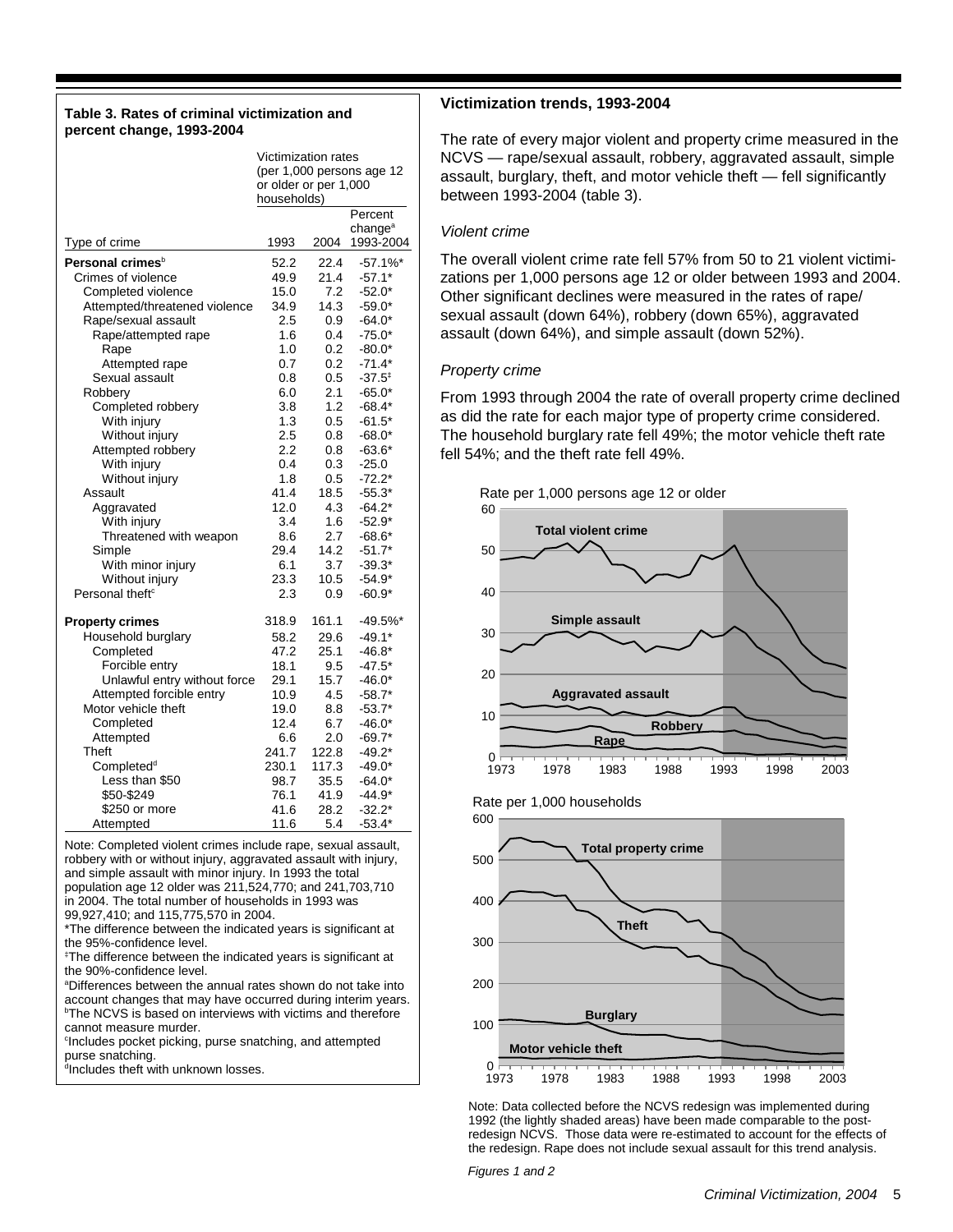



# **Characteristics of victims, 1993-2004**

While violence decreased for both males and females between 1993 and 2004, the rate for males in each year was higher than that for females (figure 3). The rate of violence for males declined 58%, from 60 to 25 violent victimizations per 1,000. The rate of violence against females declined 56%, from 41 to 18 victimizations per 1,000 individuals.

Changes in survey methodology prevent long-term comparisons for race and ethnicity. See *Survey methodology* on page 11 for further details.

*Figure 3 - Violent crime and gender Figure 4 - Property crime and owned/rented residences Figure 5 - Property crime and urbanicity*

Violent crime rates declined 31% for victims residing in households earning \$7,500 to \$14,999, from 56 to 39 victimizations per 1,000 individuals (table 4). Violent crime rates for individuals in all other income categories declined 50% or more.

Property crime rates fell for every demographic group considered, 1993- 2004 (figures 4, 5, and 6 and table 5). Property crime rates for households that owned their homes showed a decline of 50%, and rates for households of renters declined 48% over the period.





Between 1993 and 2004 households with an annual income of less than \$7,500 experienced smaller declines in property crime rates than did households with annual incomes of \$25,000 or more. Households with an annual income greater than \$50,000 experienced larger drops in property crime rates than did households with lower annual incomes.

The rate of urban property crime declined 47%, 1993-2004. Property crime in rural areas decreased 46% during this period (figure 5). Households in the suburbs experienced the greatest decline in property crime rates (53%) from 1993 to 2004.

| Table 4. Violent victimization rates of selected demographic categories, 1993-2004 |                                                            |      |      |       |      |      |      |      |      |      |      |      |                 |
|------------------------------------------------------------------------------------|------------------------------------------------------------|------|------|-------|------|------|------|------|------|------|------|------|-----------------|
| Demographic                                                                        | Number of violent crimes per 1,000 persons age 12 or older |      |      |       |      |      |      |      |      |      |      |      | Percent change, |
| category of victim                                                                 | 1993                                                       | 1994 | 1995 | 1996  | 1997 | 1998 | 1999 | 2000 | 2001 | 2002 | 2003 | 2004 | 1993-2004       |
| Gender                                                                             |                                                            |      |      |       |      |      |      |      |      |      |      |      |                 |
| Male                                                                               | 59.8                                                       | 61.1 | 55.7 | 49.9  | 45.8 | 43.1 | 37.0 | 32.9 | 27.3 | 25.5 | 26.3 | 25.0 | $-58.2$ %*      |
| Female                                                                             | 40.7                                                       | 43.0 | 38.1 | 34.6  | 33.0 | 30.4 | 28.8 | 23.2 | 23.0 | 20.8 | 19.0 | 18.1 | $-56.5$         |
| Race                                                                               |                                                            |      |      |       |      |      |      |      |      |      |      |      |                 |
| White                                                                              | 47.9                                                       | 50.5 | 44.7 | 40.9  | 38.3 | 36.3 | 31.9 | 27.1 | 24.5 | 22.8 | 21.5 | 21.0 | $-56.2$ %*      |
| <b>Black</b>                                                                       | 67.4                                                       | 61.3 | 61.1 | 52.3  | 49.0 | 41.7 | 41.6 | 35.3 | 31.2 | 27.9 | 29.1 | 26.0 | $-61.4$ *       |
| Other race                                                                         | 39.8                                                       | 49.9 | 41.9 | 33.2  | 28.0 | 27.6 | 24.5 | 20.7 | 18.2 | 14.7 | 16.0 | 12.7 | $-68.1$ *       |
| Two or more races                                                                  | $- -$                                                      | --   |      | $- -$ | --   |      |      | --   | --   | --   | 67.7 | 51.6 | $\sim$ $\sim$   |
| Hispanic origin                                                                    |                                                            |      |      |       |      |      |      |      |      |      |      |      |                 |
| Hispanic                                                                           | 55.2                                                       | 61.6 | 57.3 | 44.0  | 43.1 | 32.8 | 33.8 | 28.4 | 29.5 | 23.6 | 24.2 | 18.2 | $-67.0$ %*      |
| Non-Hispanic                                                                       | 49.5                                                       | 50.7 | 45.2 | 41.6  | 38.3 | 36.8 | 32.4 | 27.7 | 24.5 | 23.0 | 22.3 | 21.9 | $-55.8$         |
| Annual household income                                                            |                                                            |      |      |       |      |      |      |      |      |      |      |      |                 |
| Less than \$7,500                                                                  | 84.7                                                       | 86.0 | 77.8 | 65.3  | 71.0 | 63.8 | 57.5 | 60.3 | 46.6 | 45.5 | 49.9 | 38.4 | $-54.7$ %*      |
| \$7,500-\$14,999                                                                   | 56.4                                                       | 60.7 | 49.8 | 52.1  | 51.2 | 49.3 | 44.5 | 37.8 | 36.9 | 31.5 | 30.8 | 39.0 | -30.9           |
| \$15,000-\$24,999                                                                  | 49.0                                                       | 50.7 | 48.9 | 44.1  | 40.1 | 39.4 | 35.3 | 31.8 | 31.8 | 30.0 | 26.3 | 24.4 | $-50.2$ *       |
| \$25,000-\$34,999                                                                  | 51.0                                                       | 47.3 | 47.1 | 43.0  | 40.2 | 42.0 | 37.9 | 29.8 | 29.1 | 27.0 | 24.9 | 22.1 | $-56.7$ *       |
| \$35,000-\$49,999                                                                  | 45.6                                                       | 47.0 | 45.8 | 43.0  | 38.7 | 31.7 | 30.3 | 28.5 | 26.3 | 25.6 | 21.4 | 21.6 | $-52.6$ *       |
| \$50,000-\$74,999                                                                  | 44.0                                                       | 48.0 | 44.6 | 37.5  | 33.9 | 32.0 | 33.3 | 23.7 | 21.0 | 18.7 | 22.9 | 22.1 | $-49.8$ *       |
| \$75,000 or more                                                                   | 41.3                                                       | 39.5 | 37.3 | 30.5  | 30.7 | 33.1 | 22.9 | 22.3 | 18.5 | 19.0 | 17.5 | 17.0 | $-58.8$ *       |

Note: Annual rates are based on interviews conducted during the calendar year. Beginning in 2003 the racial categories are white/black/ other "only" and "two or more races." "Other race" includes American Indians/Alaska Natives, Asians, and Native Hawaiians/other Pacific Islanders identifying a single racial background. The collection of racial and ethnic categories in 2003 changed from that of previous years; however, because about 0.9% of survey respondents identified two or more races, the impact on the victimization rates for each race is small. See *Survey methodology* on page 11 for explanation.

--Not available

\*1993-2004 difference is significant at the 95%-confidence level.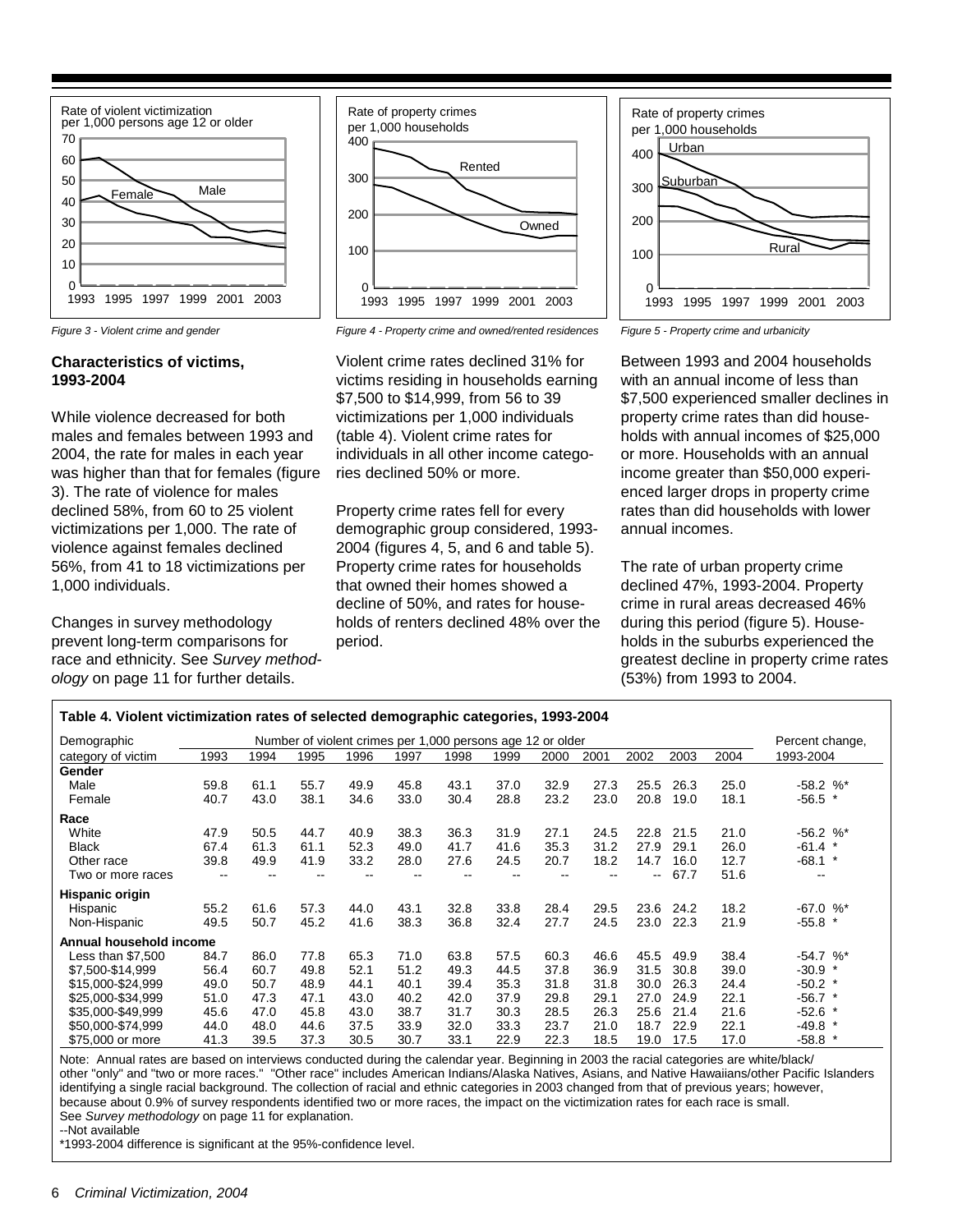#### **Table 5. Property crime rates of selected household demographics, 1993-2004**

| Demographic             |       |       |       | Number of property crimes per 1,000 households |       |       |       |       |       |       |       |       | Percent<br>change, |
|-------------------------|-------|-------|-------|------------------------------------------------|-------|-------|-------|-------|-------|-------|-------|-------|--------------------|
| category                | 1993  | 1994  | 1995  | 1996                                           | 1997  | 1998  | 1999  | 2000  | 2001  | 2002  | 2003  | 2004  | 1993-2004          |
| Region                  |       |       |       |                                                |       |       |       |       |       |       |       |       |                    |
| Northeast               | 235.6 | 236.6 | 234.1 | 215.2                                          | 195.6 | 159.3 | 159.5 | 143.7 | 123.9 | 117.0 | 122.1 | 107.1 | $-54.5$ %*         |
| Midwest                 | 311.2 | 295.2 | 269.6 | 249.6                                          | 219.9 | 214.0 | 199.9 | 181.9 | 172.3 | 155.8 | 160.2 | 168.8 | $-45.8$            |
| South                   | 299.4 | 288.6 | 269.9 | 259.9                                          | 253.8 | 213.5 | 191.4 | 167.8 | 157.5 | 147.8 | 160.5 | 158.3 | $-47.1$ *          |
| West                    | 434.5 | 436.1 | 406.0 | 345.6                                          | 322.2 | 282.3 | 243.1 | 223.4 | 216.4 | 219.9 | 207.4 | 204.0 | $-53.0*$           |
| Ownership               |       |       |       |                                                |       |       |       |       |       |       |       |       |                    |
| Owned                   | 282.5 | 275.2 | 253.7 | 233.7                                          | 211.7 | 189.6 | 170.4 | 153.4 | 146.3 | 136.4 | 143.5 | 142.8 | $-49.5$ %*         |
| Rented                  | 383.5 | 372.7 | 357.7 | 327.1                                          | 316.0 | 270.6 | 251.9 | 228.3 | 209.6 | 207.0 | 206.4 | 201.4 | -47.5              |
| Location                |       |       |       |                                                |       |       |       |       |       |       |       |       |                    |
| Urban                   | 404.8 | 384.7 | 358.3 | 335.8                                          | 311.1 | 274.2 | 256.3 | 222.1 | 212.8 | 215.3 | 216.3 | 214.7 | $-47.0$ %*         |
| Suburban                | 305.1 | 297.2 | 280.6 | 252.6                                          | 238.0 | 204.5 | 181.4 | 163.7 | 156.7 | 145.3 | 144.8 | 143.2 | $-53.1$ *          |
| Rural                   | 246.4 | 245.2 | 228.4 | 206.4                                          | 191.7 | 173.5 | 159.8 | 152.6 | 131.9 | 118.3 | 136.6 | 134.4 | $-45.5$ *          |
| Annual household income |       |       |       |                                                |       |       |       |       |       |       |       |       |                    |
| Less than \$7,500       | 305.9 | 299.6 | 304.3 | 282.7                                          | 258.8 | 209.0 | 220.8 | 220.9 | 184.6 | 188.9 | 204.6 | 197.1 | $-35.6$ %*         |
| \$7,500-\$14,999        | 285.9 | 299.1 | 267.1 | 247.5                                          | 236.3 | 229.8 | 200.1 | 167.1 | 181.6 | 166.7 | 167.7 | 181.5 | $-36.5$            |
| \$15,000-\$24,999       | 307.0 | 308.1 | 289.8 | 273.1                                          | 242.4 | 211.0 | 214.9 | 193.1 | 179.2 | 172.1 | 179.2 | 167.8 | $-45.3$ *          |
| \$25,000-\$34,999       | 336.7 | 305.2 | 294.8 | 285.1                                          | 260.3 | 233.8 | 199.1 | 192.2 | 170.4 | 161.7 | 180.7 | 169.3 | $-49.7$ *          |
| \$35,000-\$49,999       | 342.7 | 326.9 | 301.5 | 287.6                                          | 271.7 | 221.7 | 207.6 | 192.9 | 176.4 | 175.4 | 177.1 | 176.2 | $-48.6$ *          |
| \$50,000-\$74,999       | 374.4 | 364.1 | 333.2 | 284.0                                          | 270.9 | 248.6 | 213.6 | 181.9 | 178.8 | 158.3 | 168.1 | 167.0 | $-55.4$ *          |
| \$75,000 or more        | 400.3 | 356.0 | 350.4 | 304.6                                          | 292.8 | 248.6 | 220.4 | 197.2 | 180.0 | 169.8 | 176.4 | 176.5 | $-55.9$ *          |

Note: Annual rates are based on interviews conducted during the calendar year.

See Survey methodology in <http://www.ojp.usdoj.gov/bjs/pub/pdf/cvusmeth.pdf>.

\*1993-2004 difference is significant at the 95%-confidence level.

#### **Table 6. Rates of violent crime and personal theft, by gender, race, Hispanic origin, and age, 2004**

Victimizations per 1,000 persons age 12 or older

|                              |             | Violent crimes |         |                 |       |         |        |        |
|------------------------------|-------------|----------------|---------|-----------------|-------|---------|--------|--------|
|                              |             |                | Rape/   |                 |       | Assault |        | Per-   |
| Characteristic               |             |                | sexual  |                 |       | Aggra-  |        | sonal  |
| of victim                    | Population  | Αll            |         | assault Robbery | Total | vated   | Simple | theft  |
| Gender                       |             |                |         |                 |       |         |        |        |
| Male                         | 117,486,840 | 25.0           | $0.1*$  | 2.9             | 22.1  | 5.8     | 16.3   | 1.0    |
| Female                       | 124,216,870 | 18.1           | 1.6     | 1.3             | 15.1  | 2.8     | 12.3   | 0.9    |
| Race <sup>a</sup>            |             |                |         |                 |       |         |        |        |
| White                        | 198,673,820 | 21.0           | 0.8     | 1.8             | 18.4  | 4.0     | 14.4   | 0.8    |
| <b>Black</b>                 | 29,030,650  | 26.0           | 1.7     | 3.7             | 20.7  | 6.7     | 13.9   | 1.5    |
| Other race                   | 11,848,970  | 12.7           | $0.0*$  | $2.6*$          | 10.1  | $1.8*$  | 8.3    | $1.0*$ |
| Two or more                  | 2,150,270   | 51.6           | $2.4*$  | $3.8*$          | 45.3  | $5.5*$  | 39.8   | $3.2*$ |
| Hispanic origin <sup>a</sup> |             |                |         |                 |       |         |        |        |
| Hispanic                     | 30,878,140  | 18.2           | $0.6*$  | 2.8             | 14.9  | 3.2     | 11.7   | $0.7*$ |
| Non-Hispanic                 | 209,415,300 | 21.9           | 0.9     | 2.0             | 19.1  | 4.4     | 14.6   | 1.0    |
| Age                          |             |                |         |                 |       |         |        |        |
| $12 - 15$                    | 17,082,980  | 49.7           | 2.2     | 3.8             | 43.6  | 6.2     | 37.5   | 2.1    |
| 16-19                        | 16,256,320  | 45.9           | 2.5     | 4.8             | 38.6  | 11.3    | 27.2   | 3.3    |
| 20-24                        | 20,272,750  | 43.0           | $2.5\,$ | 3.1             | 37.4  | 9.4     | 28.0   | $0.7*$ |
| 25-34                        | 39,509,560  | 23.7           | $0.7*$  | 2.4             | 20.6  | 4.8     | 15.8   | $0.6*$ |
| 35-49                        | 65,580,130  | 17.9           | 0.5     | 2.1             | 15.2  | 3.9     | 11.4   | 0.7    |
| 50-64                        | 48,411,930  | 11.0           | $0.3*$  | 1.1             | 9.6   | 1.9     | 7.8    | $0.5*$ |
| 65 or older                  | 34,590,050  | 2.1            | $0.1*$  | $0.3*$          | 1.8   | $0.5*$  | 1.3    | $0.8*$ |

Note: The National Crime Victimization Survey includes as violent crime rape, sexual assault, robbery, and assault. Because the NCVS interviews persons about their victimizations, murder and manslaughter cannot be included.

\*Based on 10 or fewer sample cases.

<sup>a</sup>Racial and ethnic categories in 2004 are not comparable to those of years prior to 2003. See *Survey methodology* on page 11 for a discussion.

Households in all regions of the country experienced decreases in property crime rates of at least 46%, 1993-2004 (figure 6).

# **Characteristics of violent crime victims, 2004**

Persons who have been historically the most vulnerable to violent victimization – males and youths – continued to be victimized at higher rates than others in 2004 (table 6).



*Figure 6 - Property crime and region*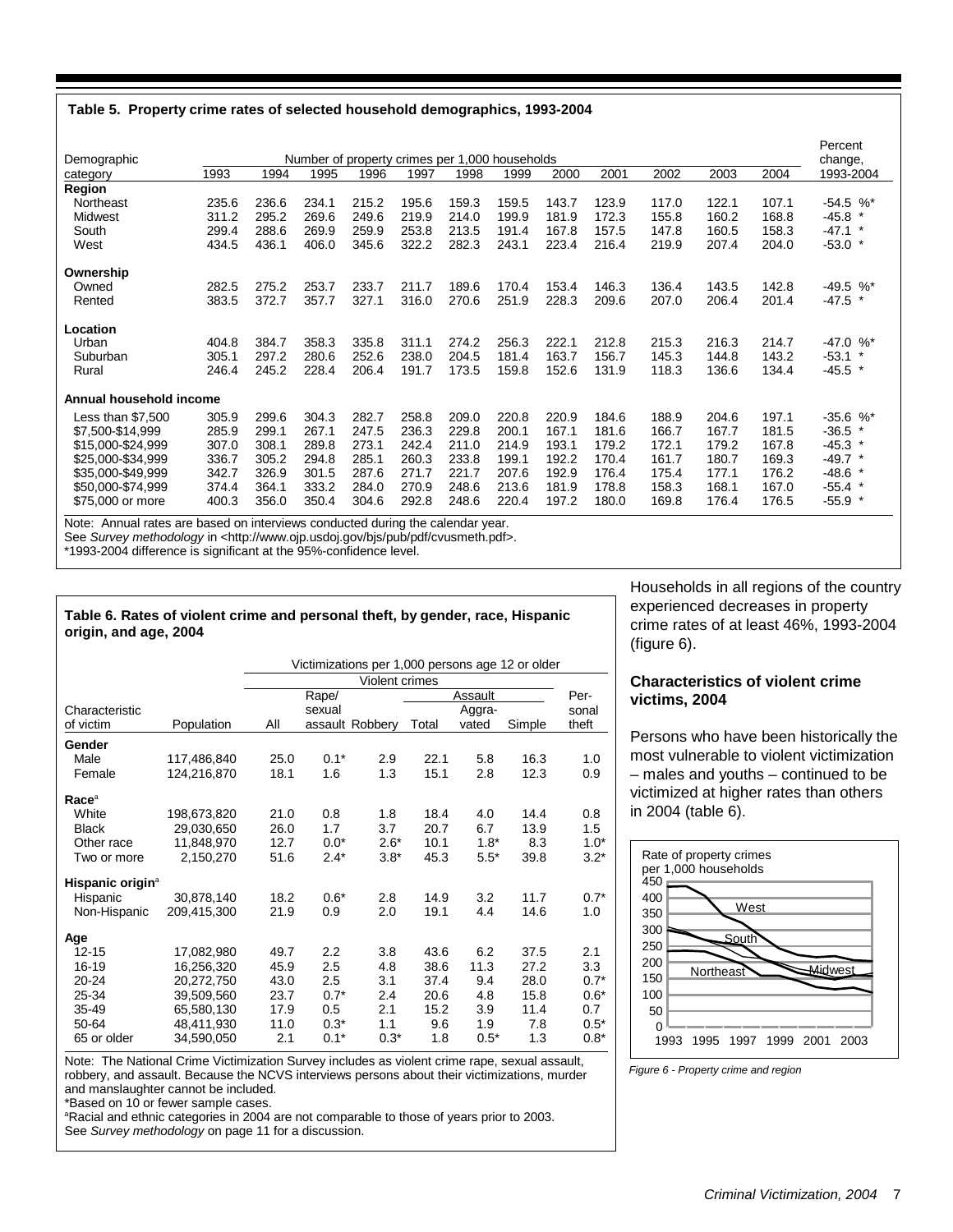# **Table 7. Rates of violent crime and personal theft, by household income, marital status, region, and location of residence of victims, 2004**

|                            |                      | Victimizations per 1,000 persons age 12 or older |        |                       |      |         |        |        |
|----------------------------|----------------------|--------------------------------------------------|--------|-----------------------|------|---------|--------|--------|
|                            |                      |                                                  |        | Violent crimes        |      |         |        |        |
|                            |                      |                                                  | Rape/  |                       |      | Assault |        | Per-   |
| Characteristic             |                      |                                                  | sexual |                       |      | Aggra-  |        | sonal  |
| of victim                  | Population           | All                                              |        | assault Robbery Total |      | vated   | Simple | theft  |
| <b>Household income</b>    |                      |                                                  |        |                       |      |         |        |        |
| Less than \$7,500          | 8,783,200            | 38.4                                             | $2.4*$ | 6.4                   | 29.5 | 7.3     | 22.3   | $3.1*$ |
| \$7.500 - \$14.999         | 15,329,910           | 39.0                                             | $0.4*$ | 4.4                   | 34.2 | 7.8     | 26.5   | $1.1*$ |
| \$15,000 - \$24,999        | 23,900,730           | 24.4                                             | 1.6    | 2.1                   | 20.7 | 5.6     | 15.0   | $0.7*$ |
| \$25,000 - \$34.999        | 23.426.060           | 22.1                                             | $0.6*$ | 2.1                   | 19.4 | 5.0     | 14.3   | $0.6*$ |
| \$35,000 - \$49,999        | 30,708,110           | 21.6                                             | $0.9*$ | 1.4                   | 19.4 | 4.3     | 15.1   | 1.4    |
| \$50,000 - \$74,999        | 35,175,870           | 22.1                                             | $0.6*$ | 1.3                   | 20.3 | 4.9     | 15.4   | $0.8*$ |
| \$75,000 or more           | 50,561,030           | 17.0                                             | $0.6*$ | 1.3                   | 15.1 | 2.5     | 12.6   | 1.1    |
| <b>Marital status</b>      |                      |                                                  |        |                       |      |         |        |        |
| Never married              | 77,809,950           | 39.4                                             | 1.6    | 4.0                   | 33.8 | 7.9     | 25.9   | 1.5    |
| Married                    | 121,607,250          | 9.7                                              | $0.2*$ | 0.8                   | 8.7  | 1.9     | 6.8    | 0.6    |
| Divorced/separated         | 26.046.520           | 33.0                                             | 2.3    | 3.0                   | 27.6 | 6.6     | 21.0   | $1.1*$ |
| Widowed                    | 14,356,700           | 4.0                                              | $0.0*$ | $0.6*$                | 3.3  | $1.2*$  | $2.1*$ | $0.8*$ |
| <b>Region</b>              |                      |                                                  |        |                       |      |         |        |        |
| Northeast                  | 43,938,260           | 16.0                                             | $0.2*$ | 2.7                   | 13.1 | 3.5     | 9.6    | 0.9    |
| <b>Midwest</b>             | 56,544,160           | 23.9                                             | 0.7    | 2.3                   | 21.0 | 5.1     | 15.9   | 1.1    |
| South                      | 88,151,070           | 19.6                                             | 1.3    | 1.6                   | 16.7 | 3.9     | 12.9   | 0.7    |
| West                       | 53,070,220           | 26.3                                             | 0.9    | 2.1                   | 23.2 | 4.6     | 18.6   | 1.3    |
| <b>Residence</b>           |                      |                                                  |        |                       |      |         |        |        |
| Urban                      | 65,786,550           | 29.0                                             | 1.5    | 4.0                   | 23.6 | 5.7     | 17.9   | 1.7    |
| Suburban                   | 118,210,250          | 18.0                                             | 0.8    | 1.4                   | 15.8 | 3.5     | 12.3   | 0.6    |
| Rural                      | 57,706,910           | 19.9                                             | $0.3*$ | 1.4                   | 18.2 | 4.1     | 14.1   | 0.7    |
| ÷.<br>$\sim$ $\sim$ $\sim$ | $\ddot{\phantom{0}}$ |                                                  |        |                       |      |         |        |        |

Note: The National Crime Victimization Survey includes as violent crime rape, sexual assault, robbery, and assault. Because the NCVS interviews persons about their victimizations, murder and manslaughter cannot be included. \*\*\* and manslaughter cannot be included.

# *Gender of victim*

Males were victims of overall violent crime, robbery, total assault, simple assault, and aggravated assault at rates higher than those of females. Females were more likely than males to be victims of rape/sexual assault.

# *Race of victim*

Beginning in 2003 survey respondents were able to self-identify with more than one race. The racial categories presented in this report consist of the following: white only, black only, other race only (an American Indian/Alaska Native, Asian, or Native Hawaiian/other Pacific Islander identifying a single race), and two or more races (all persons indicating two or more races).

Persons of two or more races were victims of overall violence at significantly higher rates than those for whites, blacks, and persons of other races.

Blacks were victims of overall violence, robbery, and aggravated assault at rates higher than those for whites in 2004. Blacks and whites were equally likely to experience rape/sexual assault, simple assault, and theft in 2004. Blacks were also more likely than persons of other races to be victims of overall violence and simple assault.

# *Hispanic origin of victim*

Non-Hispanics were victims of overall violence and simple assault at rates higher than those of Hispanics in 2004. Hispanics and non-Hispanics were equally likely to experience rape/sexual assault, robbery, aggravated assault and theft.

# *Age of victim*

During 2004, as in previous years, there was a general pattern of decreasing crime rates for persons of older age categories. Persons age 12-19 experienced overall violence at rates higher

than rates for persons age 25 or older. Persons age 16-19 and 20-24 experienced rape/sexual assault, robbery, aggravated and simple assault at similar rates. Persons age 20-24 were less likely than persons age 16-19 to be victims of personal theft.

# *Household income*

During 2004 there was a general pattern of decreasing victimization rates for persons residing in households with higher incomes. Persons in households with an annual income under \$7,500 were more likely to be victims of robbery and assault than members of households with incomes greater than \$25,000 (table 7).

Individuals in households earning less than \$15,000 annually were victims of assault at a significantly higher rate than those of persons in households at higher income levels. Members in households earning \$15,000 to \$24,999 and \$25,000 to \$34,999 experienced rape/sexual assault at similar rates. Persons residing in households earning more than \$75,000 were victims of violent crime at significantly lower rates than those of persons in households earning less.

# *Marital status*

During 2004 persons who were never married or divorced/separated experienced statistically similar rates of rape, robbery, and aggravated assault. Persons who were never married experienced overall violent victimization at rates higher than those for married, widowed, or divorced/ separated persons.

# *Region*

In 2004 residents in the Northeast experienced the lowest rates of overall violent victimization. Rates of overall violent victimization were the same in the Midwest and West. Persons residing in the Northeast and Midwest were equally likely to experience robbery while residents in Northeast experienced higher rates of robbery than persons living in the South.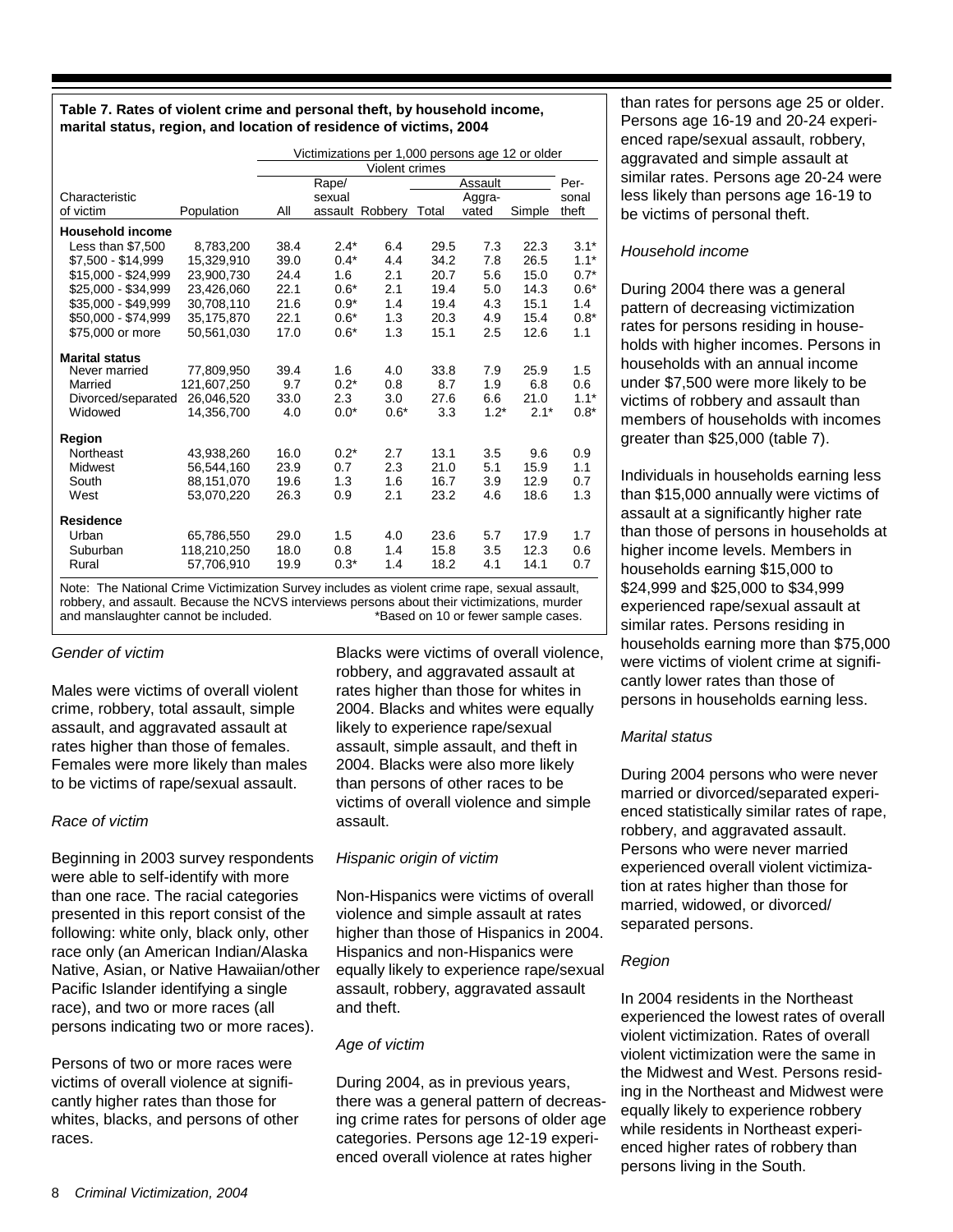# *Residence*

Urban residents were victimized at rates higher than those for suburban and rural residents during 2004. Except for rape/sexual assault, suburban and rural residents were victims of violence at statistically similar rates during 2004.

# **Characteristics of victims of property crime, 2004**

# *Annual household income*

No clear pattern in overall property crime rates was evident in 2004. The relationship between income and crime rates did vary for specific types of property crime (table 8).

Households with an annual income below \$7,500 were burglarized at rates higher than those of households with larger incomes. Households with an annual income below \$7,500 and households with an annual income of greater than \$75,000 experienced motor vehicle theft at statistically similar rates. No significant differences in the rates of household theft were observed.

# *Region, locality, and home ownership*

Rates of overall property crime were highest for households in the West and lowest for households in the Northeast

## **Table 8. Property crime victimization, by household income, region, residence, and home ownership of households victimized, 2004**

| Characteristic          | Number of   |       |          | Victimizations per 1,000 households |       |
|-------------------------|-------------|-------|----------|-------------------------------------|-------|
| of household or         | households, |       |          | Motor vehicle                       |       |
| head of household       | 2004        | Total | Burglary | theft                               | Theft |
| <b>Household income</b> |             |       |          |                                     |       |
| Less than \$7,500       | 5,414,760   | 197.1 | 59.3     | 4.9                                 | 132.8 |
| \$7,500 - \$14,999      | 8,863,500   | 181.5 | 38.5     | 9.7                                 | 133.3 |
| \$15,000 - \$24,999     | 12,328,610  | 167.8 | 40.1     | 8.7                                 | 119.0 |
| \$25,000 - \$34,999     | 11,583,370  | 169.3 | 27.6     | 11.1                                | 130.6 |
| \$35,000 - \$49,999     | 14,138,170  | 176.2 | 33.4     | 9.3                                 | 133.6 |
| \$50,000 - \$74,999     | 15,228,470  | 167.0 | 21.8     | 9.0                                 | 136.2 |
| \$75,000 or more        | 20,340,650  | 176.5 | 23.9     | 7.4                                 | 145.1 |
| Region                  |             |       |          |                                     |       |
| Northeast               | 21,252,710  | 107.1 | 18.6     | 5.5                                 | 83.0  |
| Midwest                 | 27,425,670  | 168.8 | 32.8     | 7.6                                 | 128.4 |
| South                   | 42,492,710  | 158.3 | 34.0     | 7.9                                 | 116.4 |
| West                    | 24,604,480  | 204.0 | 27.8     | 14.4                                | 161.8 |
| Residence               |             |       |          |                                     |       |
| Urban                   | 32,530,010  | 214.7 | 41.9     | 13.4                                | 159.4 |
| Suburban                | 54,874,530  | 143.2 | 23.2     | 8.8                                 | 111.2 |
| Rural                   | 28,371,040  | 134.4 | 27.8     | 3.4                                 | 103.2 |
| Home ownership          |             |       |          |                                     |       |
| Owned                   | 79,511,410  | 142.8 | 24.9     | 7.1                                 | 110.8 |
| Rented                  | 36,264,170  | 201.4 | 39.9     | 12.5                                | 148.9 |

in 2004. For households located in the South and Midwest, the rates of overall property crime were statistically similar.

Northeastern households were less likely to be burglarized than households in other regions. The rate of burglary was lower in the West than in the Midwest and South. No difference in burglary rates was observed between the Midwest and the South. Western households were most likely and Northeastern households were the

least likely to experience motor vehicle theft in 2004. Rates of household theft were highest in the West and lowest in the Northeast.

Rates of property crime were highest for households located in urban areas, 2004. Rates of burglary were higher for rural households than suburban households but lower than rates of burglary in urban areas.

#### **Table 9. Victim and offender relationship, 2004**

|                                                                  |                                              | Violent crime        |                                      | Rape/sexual assault                 |                                      | Robberv                     |                                        | Aggravated assault    | Simple assault                             |                      |
|------------------------------------------------------------------|----------------------------------------------|----------------------|--------------------------------------|-------------------------------------|--------------------------------------|-----------------------------|----------------------------------------|-----------------------|--------------------------------------------|----------------------|
| Relationship with victim                                         | Number                                       | Percent              | Number                               | Percent                             | <b>Number</b>                        | Percent                     | Number                                 | Percent               | Number                                     | Percent              |
| <b>Male victims</b><br>Total                                     | 2,937,250                                    | 100%                 | 6,200                                | 100%                                | 335,520                              | 100%                        | 683,440                                | 100%                  | 1,912,090                                  | 100%                 |
| Nonstranger<br>Intimate<br>Other relative<br>Friend/acquaintance | 1,412,860<br>111.750<br>163.700<br>1,137,410 | 48%<br>4<br>6<br>39  | 0<br>0<br>0<br>$\Omega$              | $0\%$ *<br>$0^*$<br>$0^*$<br>$0^*$  | 116.670<br>16,860<br>5,720<br>94,100 | 35%<br>$5^*$<br>$2^*$<br>28 | 301.940<br>20,160<br>44,430<br>237,350 | 44%<br>$3^*$<br>35    | 994,250<br>74,730<br>113,550<br>805,960    | 52%<br>4<br>6<br>42  |
| Stranger                                                         | 1,475,230                                    | 50%                  | 6,200                                | 100%*                               | 208,160                              | 62%                         | 367,760                                | 54%                   | 893,110                                    | 47%                  |
| Relationship unknown                                             | 49,150                                       | 2%                   | $\Omega$                             | $0\%$ *                             | 10,680                               | $3%^*$                      | 13,740                                 | $2\%$ *               | 24,740                                     | $1\%$ *              |
| <b>Female victims</b><br>Total                                   | 2,245,420                                    | 100%                 | 203,680                              | 100%                                | 166,310                              | 100%                        | 346,650                                | 100%                  | 1,528,790                                  | 100%                 |
| Nonstranger<br>Intimate<br>Other relative<br>Friend/acquaintance | 1,439,430<br>466.600<br>198.590<br>774,250   | 64%<br>21<br>9<br>35 | 136,550<br>35,340<br>5,600<br>95,610 | 67%<br>17<br>$3^*$<br>47            | 89.100<br>50,410<br>7.470<br>31,220  | 54%<br>30<br>$5^*$<br>19*   | 212,030<br>63,250<br>45.440<br>103,340 | 61%<br>18<br>13<br>30 | 1,001,750<br>317,600<br>140.080<br>544,070 | 66%<br>21<br>9<br>36 |
| Stranger                                                         | 771,230                                      | 34%                  | 64,040                               | 31%                                 | 74,810                               | 45%                         | 121,220                                | 35%                   | 511,160                                    | 33%                  |
| Relationship unknown                                             | 34.760                                       | 2%                   | 3,090                                | $2\%$ *                             | 2,400                                | $1\%$ *                     | 13,400                                 | $4%$ *                | 15,880                                     | 1%                   |
| Note: Percentages may not total to 100% because of rounding.     |                                              |                      |                                      | *Based on 10 or fewer sample cases. |                                      |                             |                                        |                       |                                            |                      |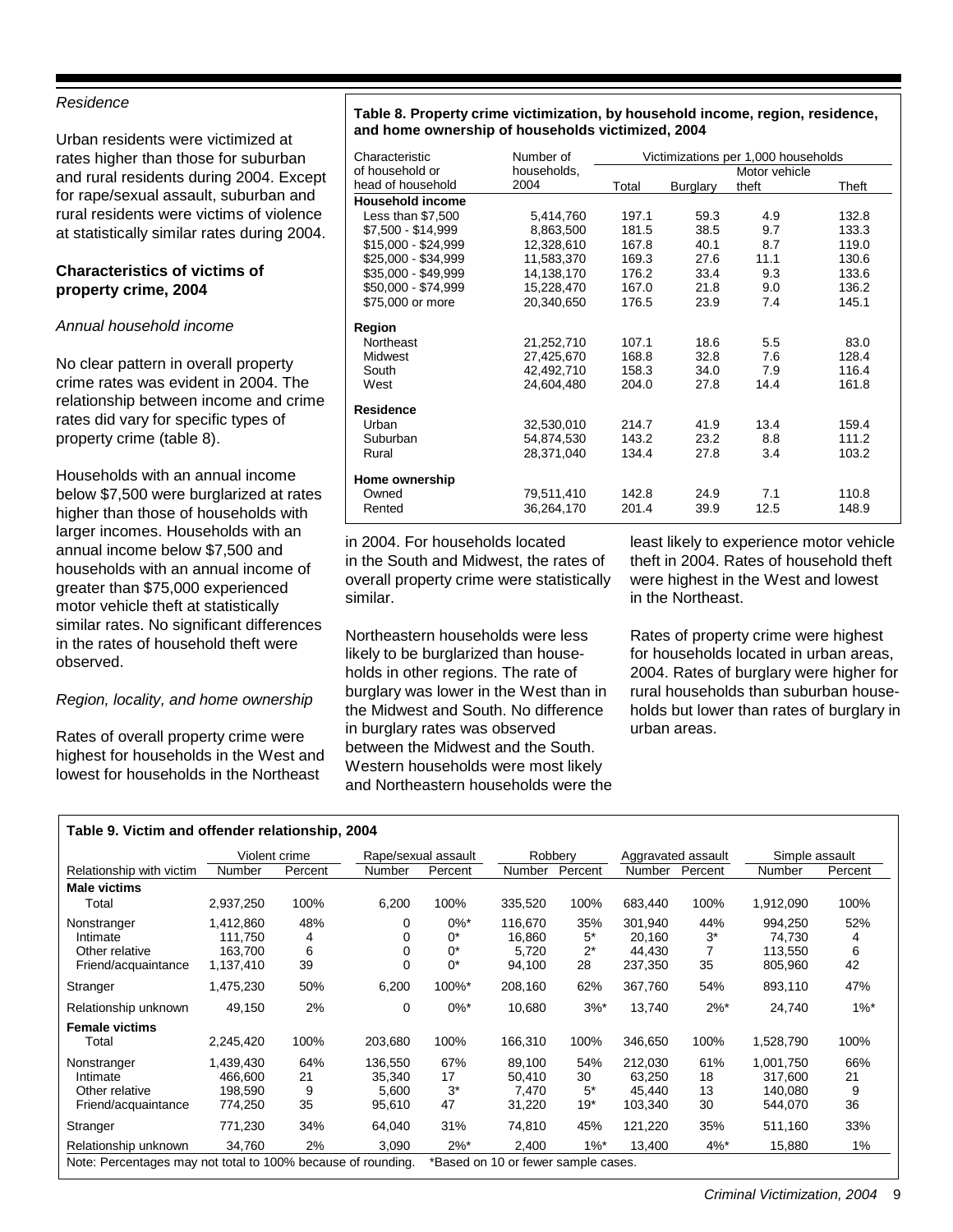#### **Table 10. Presence of weapons in violent incidents, 2004**

|                      |               |         |                     |         | Simple and |         |                    |         |  |
|----------------------|---------------|---------|---------------------|---------|------------|---------|--------------------|---------|--|
| Presence of          | Violent crime |         | Rape/sexual assault |         | Robbery    |         | aggravated assault |         |  |
| offender's weapon    | Number        | Percent | Number              | Percent | Number     | Percent | Number             | Percent |  |
| Total                | 4,781,660     | 100%    | 207.240             | 100%    | 459,800    | 100%    | 4,114,620          | 100%    |  |
| No weapon            | 3,311,600     | 69%     | 180.070             | 87%     | 220,350    | 48%     | 2,911,190          | 71%     |  |
| Weapon               | 1.054.810     | 22%     | 16.460              | $8\%$ * | 213.100    | 46%     | 825.250            | 20%     |  |
| Firearm              | 280.890       | 6       |                     | 0*      | 84.860     | 19      | 196.030            | 5       |  |
| Knife                | 272.930       | 6       | 10,260              | $5*$    | 64,570     | 14      | 198,100            | 5       |  |
| Other                | 430.500       | 9       | 6.200               | $3^*$   | 55.670     | 12      | 368.640            | 9       |  |
| Type not ascertained | 70,480        | 2       | 0                   | 0*      | 8,000      | $2^*$   | 62,480             | $2^*$   |  |
| Don't know           | 415.250       | 9%      | 10.710              | $5%$ *  | 26,350     | $6\%$ * | 378.190            | 9%      |  |

Note: Percentages may not total to 100% because of rounding. If the offender was armed with \*Based on 10 or fewer sample cases. more than one weapon, the crime is classified based on the most serious weapon present.

In 2004 households that rented were more likely than households that owned their homes to experience all types of property crime.

## **Characteristics of the crime incident**

# *Victim-offender relationship in violent crimes*

Females were most often victimized by someone they knew while males were equally likely to be victimized by a stranger or nonstranger during 2004 (table 9).

Of those offenders victimizing females, 21% were described as intimates and 34% as strangers. By contrast, of those offenders victimizing males, 4% were described as intimates and 50% as strangers.

For women, rape was most likely to be committed by a friend or acquaintance. Robbery was the crime most likely to be committed by a stranger for both males and females. A third of aggravated assaults were committed by a friend or acquaintance for both males and females.

#### *Presence of weapons in violent crimes*

During 2004 armed offenders committed 22% of all violent crime incidents (table 10). The presence of a weapon during a violent crime was related to the type of crime. For example, rape and sexual assault incidents (8%) were less likely than robberies (46%) to be committed by an armed offender.

The type of weapon also varied by the type of violence. Nineteen percent of robbery incidents occurred with a firearm present, compared to 5% of assault incidents. The rate of firearm violence declined significantly between 1993 and 2004 from 5.9 to 1.4 victimizations per 1,000 persons age 12 or older.

|                                    | 1993              | 2004 |
|------------------------------------|-------------------|------|
| Firearm                            |                   |      |
| Incidents                          | 1,054,820 280,890 |      |
| Victims                            | 1,248,250 331,630 |      |
| Firearm crime                      |                   |      |
| Rate per 1,000                     | 5.9               | 14   |
| Percent of violent incidents 11.0% |                   | 5.9% |
|                                    |                   |      |

Note: The rate of firearm victimization in 2003-04 — 1.6 per 1,000 — was significantly lower than the 2001-02 rate of 2.1 per 1,000.

#### *Reporting to the police*

During 2004, 50% of all violent victimizations and 39% of all property crimes were reported to the police. The percentage of violent crime reported differed among the specific types of crime. Robbery (61%) and aggravated assault (64%) were most frequently reported to police. Thirty-six percent of victims who experienced rape/sexual assault and 45% of the victims experiencing simple assault indicated that their victimization had been reported to the police. Motor vehicle theft continued to be the property crime most frequently reported to the police (85%).

Fifty-three percent of burglaries and 32% of household thefts were reported to the police in 2004.

|                     | Percent of crime reported<br>to the police, 2004 |
|---------------------|--------------------------------------------------|
| Violent crime       | 49.9%                                            |
| Rape/sexual assault | 35.8                                             |
| Robbery             | 61.1                                             |
| Aggravated assault  | 64.2                                             |
| Simple assault      | 44.9                                             |
| Personal theft      | 40.5%                                            |
| Property crime      | 39.0%                                            |
| Burglary            | 53.0                                             |
| Motor vehicle theft | 84.8                                             |
| Theft               | 32.3                                             |

#### **Reporting and victim characteristics**

In 2004 females were more likely than males to report violent victimizations to the police. Both males and females were equally likely to report property victimizations to the police.

| Victim gender,<br>race, and | Percent of crime reported<br>to the police, 2004 |          |  |  |  |
|-----------------------------|--------------------------------------------------|----------|--|--|--|
| Hispanic origin             | Violent                                          | Property |  |  |  |
| Total                       | 49.9%                                            | 39.0%    |  |  |  |
| Male                        | 45.9%                                            | 38.7%    |  |  |  |
| White                       | 45.8                                             | 38.6     |  |  |  |
| Black                       | 45.1                                             | 42.9     |  |  |  |
| Other                       | 49.9                                             | 31.8     |  |  |  |
| Hispanic                    | 41.6%                                            | 39.2%    |  |  |  |
| Non-Hispanic                | 46.3                                             | 38.7     |  |  |  |
| Female                      | 55.2%                                            | 39.3%    |  |  |  |
| White                       | 52.1                                             | 38.8     |  |  |  |
| Black                       | 66.9                                             | 42.6     |  |  |  |
| Other                       | 71.9                                             | 35.2     |  |  |  |
| Hispanic                    | 65.1%                                            | 34.4%    |  |  |  |
| Non-Hispanic                | 53.8                                             | 40.1     |  |  |  |

Note: Total includes estimates for persons identifying with two or more races, not shown separately. Racial categories displayed are for persons who identified one race only.

Rates of reporting for violent victimizations did not differ for males across racial categories. Female victims who were black or of other races were more likely to report violent victimization to the police than were white females.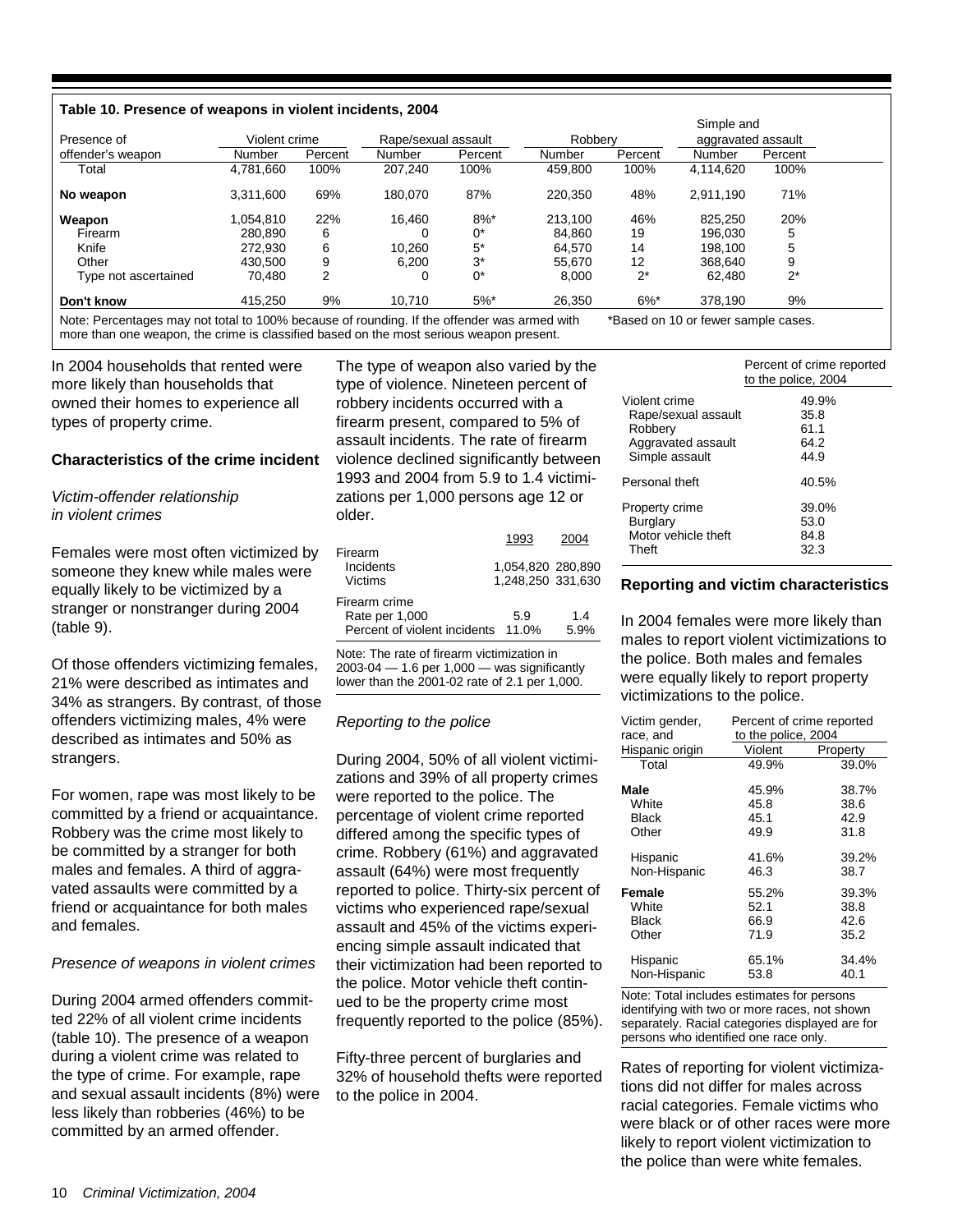



#### *Figures 7, 8, 9*

Non-Hispanic and Hispanic males were equally likely to report victimizations to the police. Among females, Hispanics were more likely than non-Hispanics to report a violent crime. In contrast, non-Hispanic females were more likely than Hispanic females to report a property crime.

## **Reporting crime to the police, 1993-2004**

Overall reporting of violent and property crime increased significantly from 1993 to 2004 (figures 7-12).

Reporting for violent crime remained the same between 2003 and 2004.

Reporting of burglary to police (from 50% in 1993 to 53% in 2004) remained statistically similar from 1993 to 2004. Increases in the reporting of theft from 1993 to 2004, 26% to 32%, were statistically significant.

#### **Survey methodology**

This Bulletin presents data on nonlethal violence and property crimes from the National Crime Victimization Survey (NCVS), and data on homicide from the FBI's Uniform Crime Reporting program. In 2004, 84,360 households and 149,000 individuals age 12 or older were interviewed. For the 2004 NCVS data presented here, the response rate was 91.3% of eligible households and 85.5% of eligible individuals.

In 1997 the Office of Management and Budget (OMB) introduced new guidelines for the collection and reporting of race and ethnicity data in government surveys. These methodological changes were implemented for all demographic surveys as of January 1, 2003. Individuals are now allowed to choose more than one racial category. In prior years they were asked to select a single primary race.

Racial categories presented in this report now consist of the following: white only, black only, other race only (American Indian/Alaska Native, Asian, or Native Hawaiian/other Pacific Islander if only one of these races is given), and two or more races (all persons of any race indicating two or more races).

#### **Reporting to the police increased from 34% of all property crimes in 1993 to 39% in 2004**